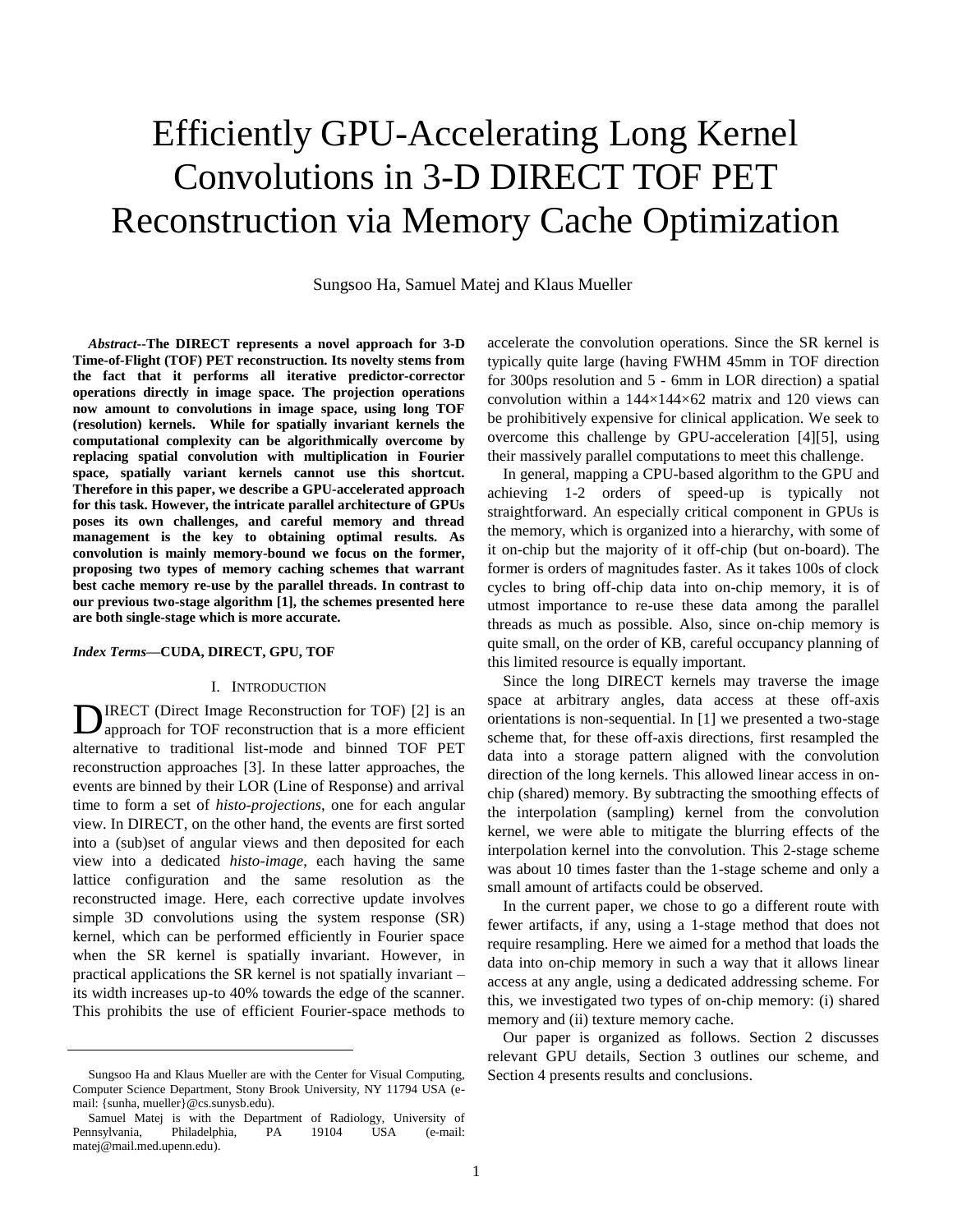### II. SOME NOTES ON GPU ARCHITECTURE

We have implemented all methods on a NVIDIA 480 GTX GPU with 1.5GB off-chip memory. This GPU has 480 CUDA cores organized into 15 Streaming Multiprocessors (SM) of 32 processors each. Important for our purposes are the size and access of the memory. Each SM has 64KB of on-chip memory that can be configured as 48KB of shared memory with 16KB of L1 cache, or as 16KB of shared memory with 48KB of L1 cache. Each SM also has a dedicated 768KB L2 texture cache. An important texture memory feature is that it is specifically designed to allow fast 2D memory access. It achieves this by storing 2D data along a space-filling curve which greatly improves access locality. All other GPU memories simply use linear addressing and so do not support fast 2D access.

With regards to shared memory bandwidth, a somewhat theoretical estimate is to assume that every clock-tick (the GTX 480 operates at 1,401 MHz) produces 16 (a half-warp) 4 byte data (from 32 banks) per SM and then multiply this number by 15 (the total number of SMs). This yields 1.344TB/s. Less detailed information is available to make such estimates for the texture cache. The texture fill rate is rated as 34 (bi-linearly interpolated) Gtextels/s, but this number likely includes off-chip memory as well. Nevertheless, there are many factors that can limit memory bandwidth in practice, both for shared and for texture memory, such as bank conflicts and the aforementioned optimized 2D access for texture memory and possibly cache. We therefore chose to implement and optimize for the application at hand methods that use shared memory as well as texture memory.

#### III. METHODS

Fig.1 shows the pipeline of our scheme for forward- and backward-projection in DIRECT TOF PET. For each iteration step from a given view direction, there are four stages: (i) create the 2D projection mask; (ii) create the 3D point cloud, (iii) build the look-up table, and (iv) load the data and perform the forward or backward projection.



Fig. 1. Pipeline for proposed forward- and backward-projection scheme.

The *projection mask* is used to index and retrieve, from global memory, the list of voxels located along an approximate linear path that aligns with the long axis of the convolution kernel at the current view direction (Fig. 2a). The width of the kernel (LOR) determines the thickness of the path of retrieved voxels (Fig. 2b), which are then stored into onchip memory. The computation targets are the voxels connected by the line in Fig. 2a. Each such voxel becomes a parallel thread, processing the data within the kernel"s *point cloud* (Fig. 2b) and weighing each by the Gaussian kernel represented by the *lookup table*. We do this for every slice in parallel and also compute the z-extent of the 3D-kernel in parallel as well, which we then accumulate in a second step (Fig. 2c). Since we can store data for only 1-2 such lines at a time, due to limitations of the memory, we end up, in our case, with  $62.3=186$  CUDA blocks, with 168 threads each.

We note that both point cloud and lookup table are simple masks and do not require interpolation. Therefore, when stored in 1D texture memory, they can be retrieved with fast 1D texture fetches during the processing. In the following we motivate and describe each of these components in detail.

### *A. Create 2D Projection Mask*

As mentioned, for general view directions, it is typical to have poor memory locality for forward- and backward-projections. Moreover, computing variant kernel resolutions along LOR directions will increase the overall computational burden exponentially. To solve these problems, we introduce a 2D projection mask of the same size as the input volume slice at each view direction. The mask consists of several lists based on the LOR distance so that elements in each list can share the same radial resolution with less error. The error is determined by the distance between lists. The distance is chosen to have less than or equal to 1 pixel distance within elements in a list. For example, for 0 and 90 degrees, the distance between elements is 1 pixel, which is the typically the grid size. To improve memory locality, the elements are sorted in the TOF distance ascending order.

#### *B. Create 3D Cloud for variant kernel*

The variant kernel for DIRECT TOF PET has non-symmetric (in radial direction), ellipsoidal shape. Constructing each kernel for a position will increase the overall computational burden exponentially. To solve this problem, we introduce a 3D cloud, which can fit in all possible non-symmetric, ellipsoidal, variant kernels. The value for a point within a cloud is determined by the distance from the center of the cloud to the point in TOF, LOR, and z-axis directions. The distance can be pre-computed and used as index to fetch a corresponding look up table. The cloud points are sorted in the TOF distance ascending order, layer by layer, to minimize the number of access to volume data in projection stage.

## *C. Build Look-up Table for variant kernel*

There are three look-up tables (LUTs) according to the TOF, LOR, and z-axis directions. Since we know the exact TOF, LOR and z distance from the created cloud points, we only need a finite number of kernel values in each direction. In the TOF- and z-axis directions, their resolutions are invariant and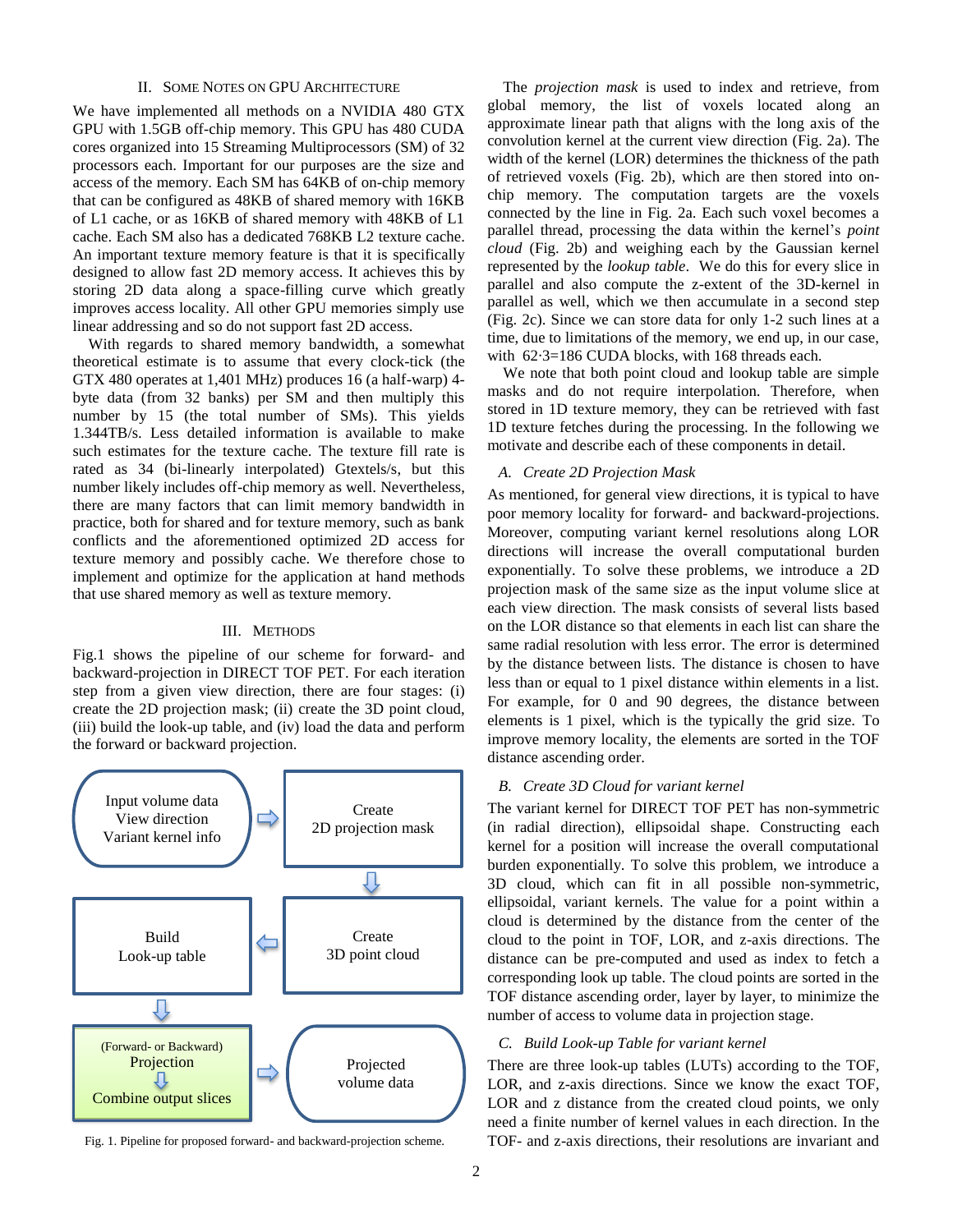

Fig. 2. Three critical stages

Do projection for a cloud"s layer by layer for a volume slice

. thus their kernel values can be stored in a 1D array. The length of the array is determined by the number of cloud points. For the LOR direction, there are as many different resolutions as the number of lists in a projection mask. Thus, the kernel values for radial direction can be stored in a 2D array having same length with TOF (and z-axis) LUT.

#### *D. Projection*

To improve memory locality, (forward- and backward-) projection for a voxel proceeds list by list in a projection mask. Also, to minimize the number of accesses to volume data, the projection proceeds cloud layer by layer and its results are stored in different places; after completing the projection, the results are combined into a volume, which have the same size than the input volume (Fig. 2c).

#### IV. IMPLEMENTATION

As mentioned, we have explored our method with regards to the on-chip cache/memory used: shared memory and texture cache. The former allows for better user management.

Fig. 3a shows the pseudo code for the shared memory implementation. The advantage of using shared memory is that we can manipulate caches of very low latency, as low as registers. This allows us to achieve minimum access to the input volume data by fetching the data first and then updating the data after completing the projection for a list. Moreover, accessing volume data stored in shared memory can be as fast as accessing to registers as long as there are no bank conflicts. To maximize the ability of the shared memory, in our scheme each CUDA block takes a volume slice and a cloud layer, and all threads in a block run several lists and its elements in parallel but the projection for each such element proceeds in sequence (along the line) to avoid bank conflicts. Because we store the list elements in TOF distance-ascending order, all threads are guaranteed to access different banks in shared memory.

Fig. 3b shows the pseudo code for the texture memory implementation. The advantage of using texture cache is that we are free from indexing problems when fetching volume data into texture memory. Also, we can use the fastest cache (shared memory) for other purposes. It allows this method to have a higher degree of parallelism, on the granularity of cloud points. Each thread computes one cloud point multiplication, which are then summed via fast parallel reduction to achieve the projection result for a target voxel along the line.

There is a difference in computational overhead for forward and backward projection. In the forward projection, the kernel resolution in the LOR direction needs to be computed for each cloud point. We can do this by moving the "compute radial

```
Run each block (take a volume slice)
Read volume data from global memory &
Store in shared memory
  swnc() Run lists do projection
  Run list elements 
  Compute radial resolution
  Set output to zero
  For cloud points // to avoid bank conflicts
    Fetch look up table from texture memory
    Compute shared memory index
    Read a volume point from shared memory
    Accumulate output
  End cloud points
  Write output to global memory
End list elements
   __sync()
Update shared memory for next lists 
  sync() End lists
                                                                                Run each block (take a list)
                                                                                   Run list elements 
                                                                                     Compute radial resolution
                                                                                     Set output to zero
                                                                                     Run cloud points 
                                                                                       Fetch look up table from texture memory
                                                                                       Read volume data from texture memory
                                                                                       Accumulate output
                                                                                     End cloud points
                                                                                     Write output to shared memory
                                                                                      \squaresync()
                                                                                     Parallel sum reduction
                                                                                      \text{gync}() Write output to global memory
                                                                                   End list elements 
                                                                                End block
```
(a) Method 1: Using shared memory

(b) Method 2: Using texture cache

Fig. 3. Pseudo code for two different implementation methods in projection. "Run" is for parallel loop. "For" is for sequential loop. . .